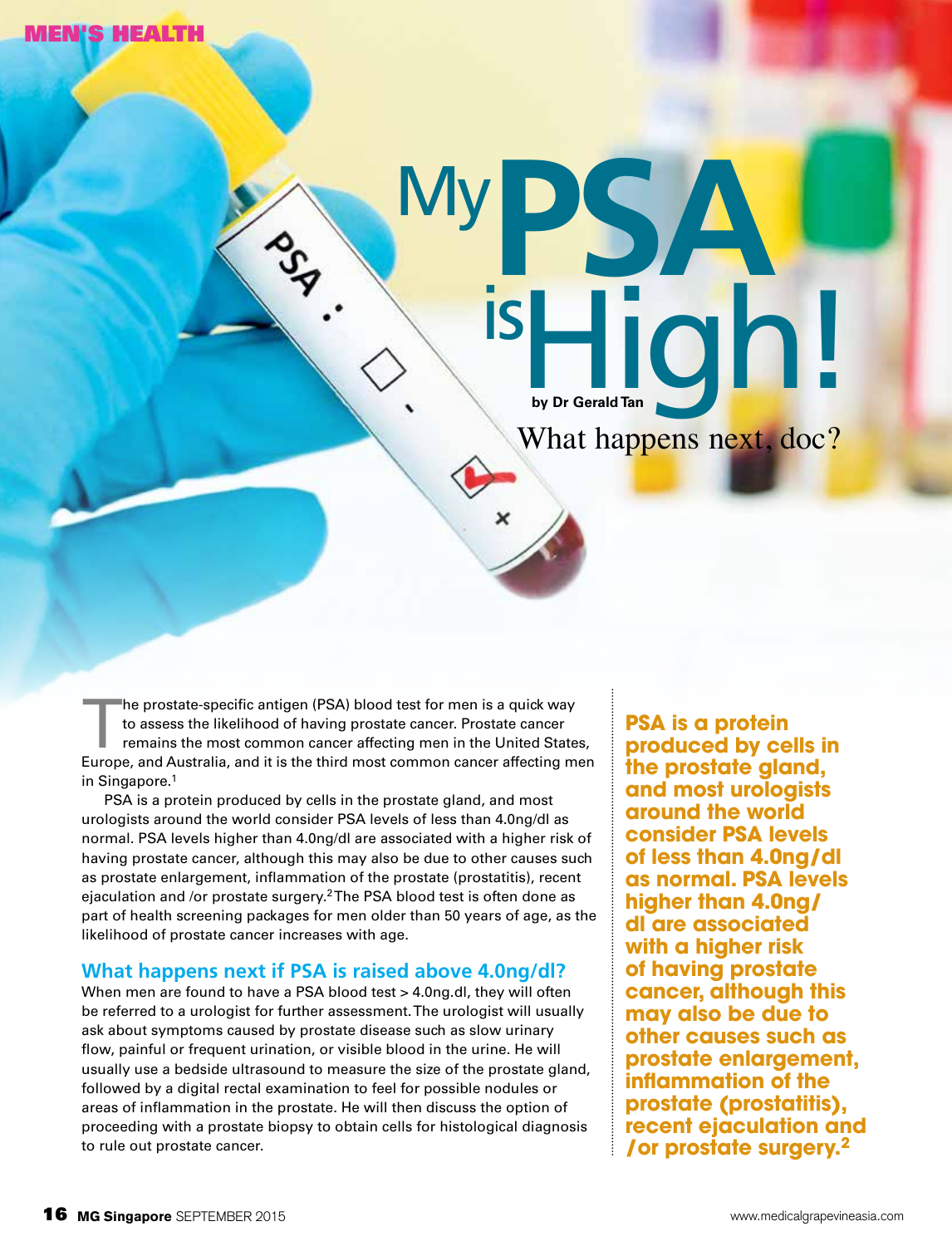# Men's Health





*Figure 2. Possibe complications of a prostate biopsy include (A) bleeding from the rectal wall, and (B) sepsis presenting with high fevers, chills, sweats or lethargy.*



*Figure 1. Illustration of a transrectal ultrasound-guided biopsy of the prostate gland.* 

biopsy using a transrectal ultrasound probe [Figure 1]. This short procedure is performed in the clinic or day surgery centre, usually under mild sedation for patient comfort. The patient is requested to lie on his side, and the rectum is cleansed with an antiseptic solution. A transrectal ultrasound probe is then inserted into the rectum under lubrication, and images of the prostate gland are taken. Local anaesthetic is administered to the nerves running alongside the prostate gland, and twelve or more cores of the prostate are taken with ultrasound guidance using a quick-firing needle. After the biopsy is completed, the urologist will check for any bleeding from the rectum, and if necessary place a gauze or inject some medicine to the bleeding points. The patient is then woken up, and asked to consume a few cups of fluid. Once he is able to pass urine, he may be discharged and a date given for him to return to discuss the prostate biopsy report, which usually takes less than a week to be finalised.

Men whose PSA results fall in the 4.0 – 10.0ng/dl range have a one in seven chance of being diagnosed with prostate cancer on prostate biopsy. However, men whose PSA levels are > 10.1ng/dl have a greater than 50% chance of having prostate cancer, which is oftentimes an aggressive form. For the latter group, they should not delay proceeding with a prostate biopsy to confirm or exclude the presence of cancer cells in the prostate.

## **What does a prostate biopsy involve?**

Most urologists perform a prostate

# **What are the risks associated with a prostate biopsy?**

In the overwhelming majority of patients, transrectal ultrasoundguided (TRUS) biopsies of the prostate are safe and uneventful. Whilst uncommon, possible complications include (1) persistent bleeding from the rectum; (2) difficulty passing urine after the biopsy (urinary retention); and (3) severe infection (known as sepsis) from bacteria being translocated from the rectum into the prostate [Figure 2]. The incidence of TRUS-biopsy sepsis is relatively low (<5%), but should be always be suspected if patients develop fever, chills, sweats, or lethargy after the procedure. When detected early, patients with TRUS-biopsy sepsis often recover within a few days with prompt hospital admission and treatment with broad spectrum intravenous antibiotics and supportive medications.

# **Are there any other alternatives to a prostate biopsy to exclude the possibility of prostate cancer?**

In patients with a mildly raised serum PSA of 4.0 – 10.0ng/dl, the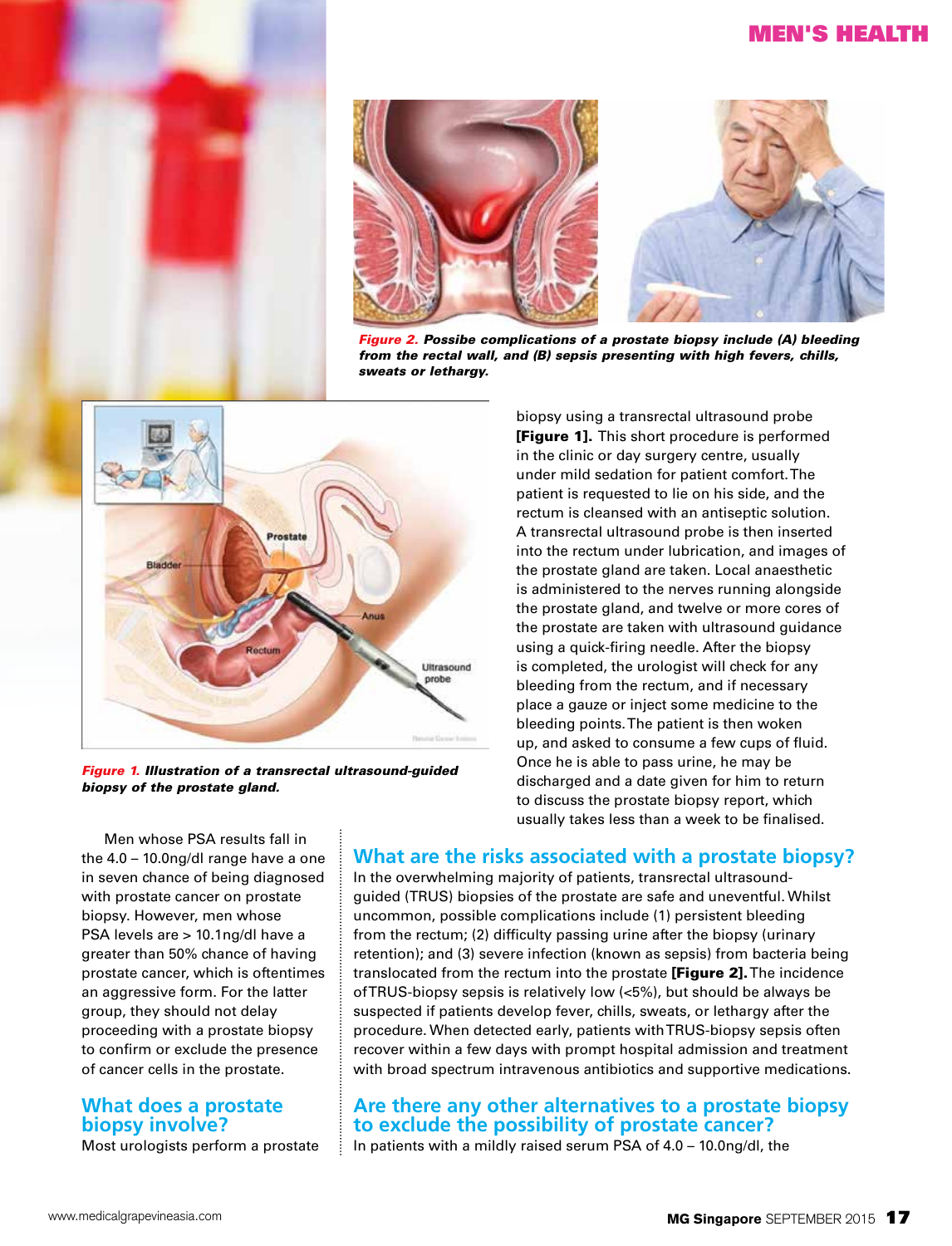

*Figure 3. The Gleason scale for ascertaining the aggressiveness of cancerous change in the prostate gland.*

pathologist will stain them for examination under the microscope to look for evidence of cancerous change to the architecture of the prostate gland. If present, the pathologist will then assign a Gleason score from 2 to 10 to describe the aggressiveness of cancerous change in the prostate [Figure 3]. Prostate cancers with a Gleason score of 6 or below are usually considered indolent or low risk, whilst those with a score of 8-10 are deemed highly aggressive and mandate early definitive treatment.

## **If my biopsy report comes back showing prostate cancer, what happens next?**

Should your prostate biopsy

likelihood of finding clinically significant prostate cancer is less than 15%. In this group of patients, their urologist may suggest a trial of antibiotics and medications for suspected prostatitis first, before repeating their PSA test 6-8 weeks later to see if it has fallen back to normal levels. However, this strategy is not advised for men whose PSA levels are > 10.1ng/ dl, as the chance of detecting aggressive prostate cancer is quite high. In the latter group, they should not delay having a prostate biopsy to obtain early histological diagnosis for treatment planning.

## **What will my prostate biopsy report tell me?**

When the prostate biopsy cores are sent to the laboratory, the

report confirm the presence of cancerous change, your urologist will advise you to proceed with tests to accurately stage the extent of prostate cancer spread. These will involve (1) magnetic resonance imaging (MRI) scan of the prostate, to see if the cancer has spread outside the capsule of the prostate gland and / or involved the nearby lymph nodes, and (2) a whole body bone scan to see if the cancer cells have spread to the bony skeleton [Figure 4]. Based on how early or advanced the stage of prostate cancer is, your urologist will then advise you on the most appropriate treatment available in your region.

### **Many people say PSA screening leads to overdiagnosis and unnecessary overtreatment of early prostate cancer, which is actually quite harmless. Do you think I should still go for my annual PSA blood test?**

PSA screening was controversial a few years ago because it identified many men with early indolent prostate cancer, which carries a low risk of spreading outside the prostate gland.4 Such men may have been advised to go for treatment such as surgery or radiation, with their consequent side effects.

In 2015, we now have good practice guidelines and clinical data to show that men diagnosed with indolent (low-risk) prostate cancer

**Prostate cancers with a Gleason score of 6 or below are usually considered indolent or low risk, whilst those with a score of 8-10 are deemed highly aggressive and mandate early definitive treatment.**